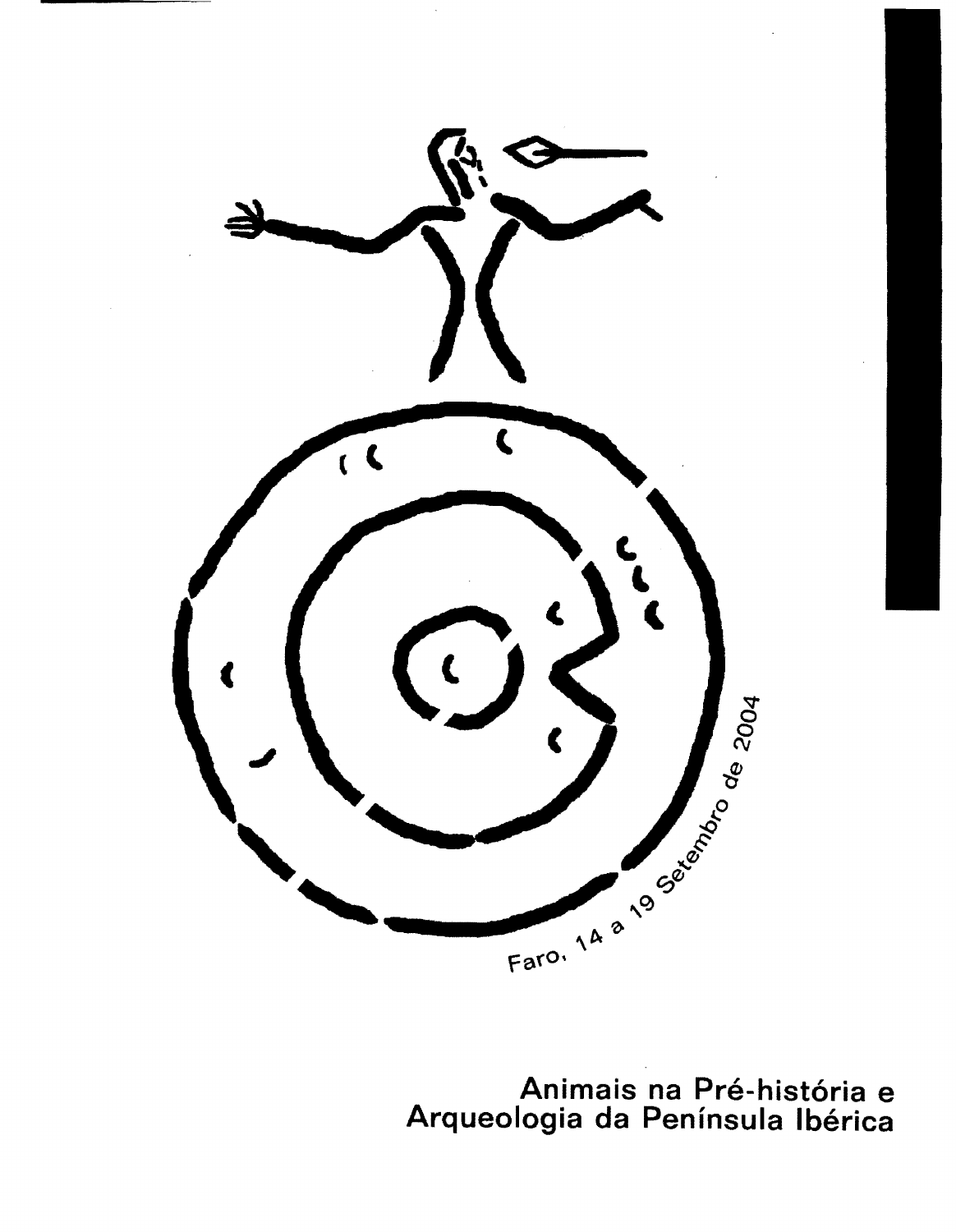Promontoria Monográfica 03

# **Animais na Pre-historia e Arqueologia da Peninsula Iberica**

# **Aetas do IV Congresso de Arqueologia Peninsular**

(Faro, 14 a 19 de Setembro de 2004)

EDITOR CIENTIFICO Nuno Ferreira Bicho

COORDENADORES DE SESSÕES Estella Weiss-Krejci Cidália Duarte Jonathan Haws

Centro de Estudos de Patrim6nio Departamento de História, Arqueologia e Património (Universidade do Algarve)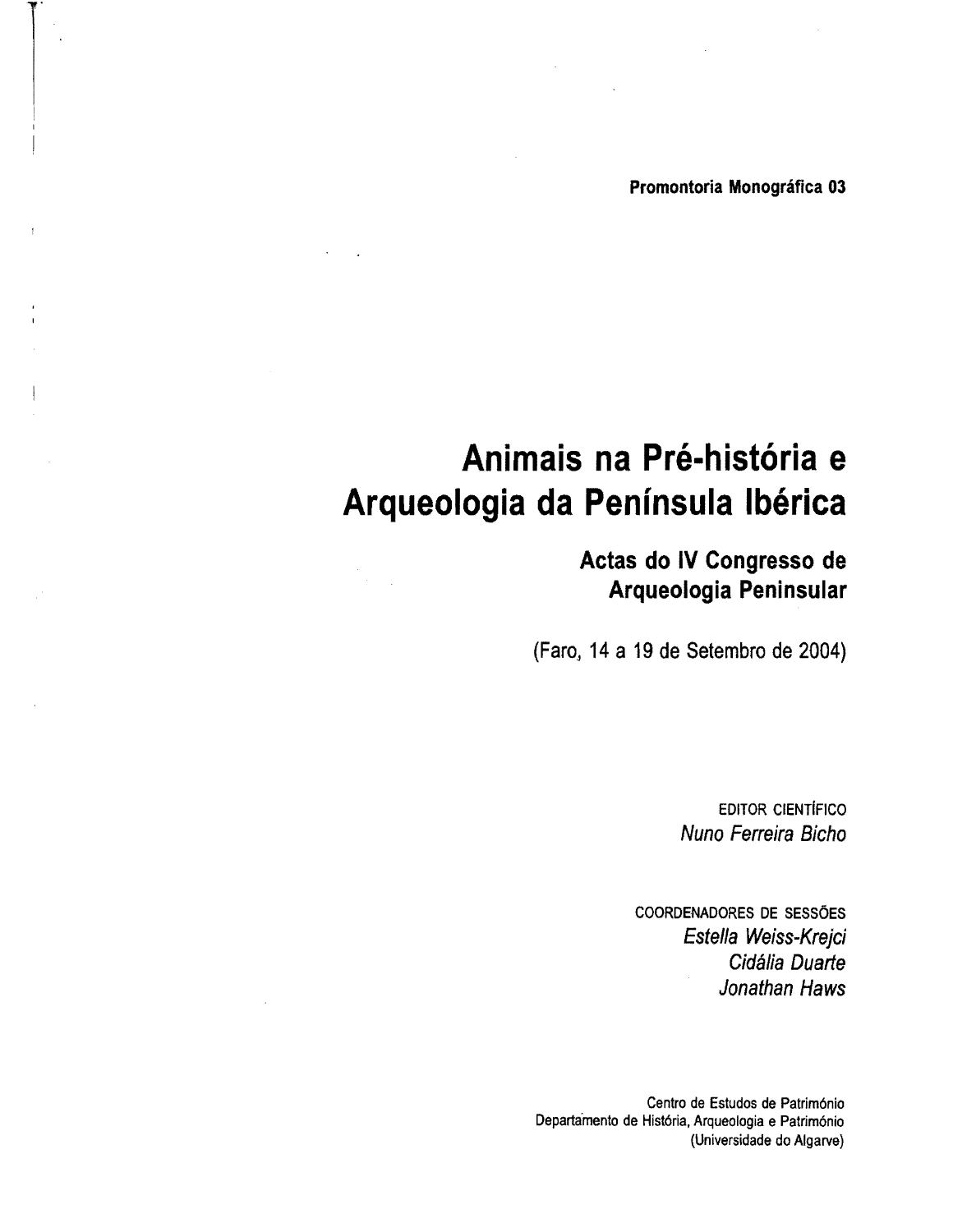

Universidade do Algarve FACULDADE DE CIÊNCIAS HUMANAS E SOCIAIS Departamento de Hist6ria. Arqueologia e Patrim6nio Centro de Estudos de Palrim6nio

海藻 たんだだ すまい

# Promontoria Monográfica 03

#### EDITOR

Centro de Estudos de Patrim6nio Departamento de Hist6ria, Arqueologia e Patrim6nio Faculdade de Ciências Humanas e Sociais Universidade do Algarve Campus de Gambelas 8000·117 Faro promontoria@ualg.pt

COORDENACAo EDITORIAL Nuno Ferreira Bicho Ant6nio Faustino Carvalho

# Execução Gráfica

Candeias Artes Graficas Rua Conselheiro Lobato, 179 4705·089 Braga geral@litografiaac.pt www.litografiaac.pt

**TIRAGEM** 500 exemplares

ISBN 972·99693·1-0

DEPOSITO LEGAL 239279106

Margo 2006

**A**polos





Fundayao Calouste Gulbenkian

Fundayao Luso Americana para 0 Desenvolvimento

**FCT Fundação para a Ciência e a Tecnologia** MINISTÉRIO DA CIÊNCIA E DO ENSINO SUPERIOR POTOgal

ADECAP

Faculdade de Economia. Universidade do Algarve

Faculdade de Engenharia e Recursos Naturais. Universidade do Algarve

Staples - Office Center

Governo Civil do Distrito de Faro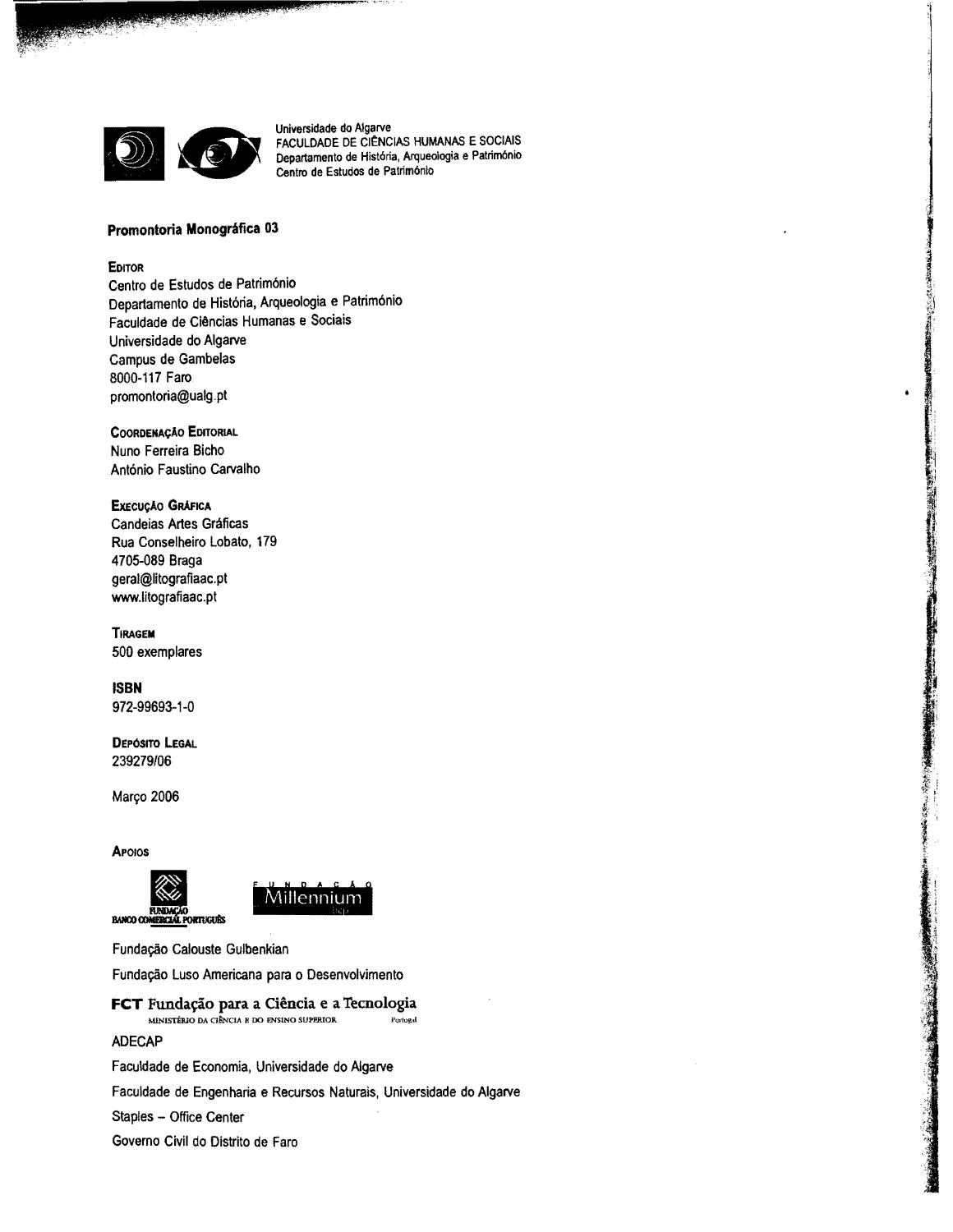# **Climate, dietary choice, and the Paleolithic hunting of rabbits in Portugal**

# Bryan Hockett

Bureau of Land Management, Elko Field Office, 3900 East Idaho Street, Elko, Nevada, 89801, USA

#### **ABSTRACT**

One of the common themes in almost all of the Paleolithic faunal assemblages from Portugal regardless of age is the presence of abundant rabbit bones. From a broad perspective, the ubiquity of rabbit bone assemblages in Portuguese cave and rockshelter assemblages may mask differences in bone frequencies between different time periods at individual sites. A broad perspective, however, is required to determine the human preference for rabbit hunting through time. This paper discusses the Paleolithic hunting of rabbits in Portugal by comparing and contrasting two cave assemblages: the oldest well-dated Paleolithic assemblage in Portugal, the Galeria Pesada, and the latter Magdalenian assemblage from Picareiro Cave. Despite the abundance of rabbits available to human hunters during the Middle Pleistocene of central Portugal, there is little evidence that the occupants of the Galeria Pesada actively hunted and consumed these animals. In contrast, at Picareiro Cave the vast majority of bones were deposited by humans during the latter Upper Paleolithic. The Paleolithic hunting of small game such as rabbits in Portugal shows discontinuous patterns across both time and space. In some cases, such as the case of Picareiro Cave, differences in leporid hunting frequencies through time may be largely explained by topography and shifts in climate, while at the Galeria Pesada a pattern suggesting that small game was ignored seems to have been primarily influenced by human dietary choice.

> **KEYWORDS**  Paleolithic diet; rabbit hunting; Portugal

# **INTRODUCTION**

The European rabbit (Oryctolagus cuniculus) has been a part of the Iberian ecosystem for the past two million years. There are at least 20 known predators in Iberia that rely on the rabbit for sustenance. These include canids such as the wolf and fox, felids such as the lynx and wildcat, mustelids such as the badger, and a variety of raptors such as the eagle owl (reviewed in Hockett and Haws, 2002). Although the human occupation of modern day Portugal may have begun half a million years ago or longer, the oldest securely dated occupation occurs about 250,000 years ago at the Galeria Pesada located northeast of Lisbon (Marks et al., 2002a, b). The Galeria Pesada contains abundant lithic artifacts and thousands of faunal remains, including almost 13,000 specimens of rabbit.

Between 200,000 and about 60,000 BP, there is scant information on the human occupation of Portugal. After ca. 60,000 BP, a host of Paleolithic sites such as Oliveira Cave, Caldeirão Cave, Figueira Brava, Pego do Diabo, Val Boi, Lapa dos Coelhos, Lapa do Suão, and Picareiro Cave provide numerous dated assemblages containing late Middle Paleolithic and Upper Paleolithic occupations (e.g., Almeida et al., 2004; Antunes, 2000; Bicho et al., 2000; Bicho et al., 2003a, b; Davis, 2002; Haws, 2003, 2004; Hockett and Bicho, 2000; Valente, 2004; Zilhao, 1995). One of the common themes in almost all of the Paleolithic faunal assemblages from Portugal regardless of age is the presence of abundant rabbit bones. Thus, central and southern Portugal seem uniquely suited to the study of human hunting of small terrestrial game across deep time.

From a broad perspective, the ubiquity of rabbit bone assemblages in Portuguese cave and rockshelter assemblages may mask differences in recovered bone frequencies between different time periods at individual sites. A broad perspective, however, is required to determine the human preference for rabbit hunting through time. For example, it has been previously noted in both Portugal and Spain that most of the rabbit bones recovered from Middle Paleolithic cave and rockshelter sites occupied by Neandertals, or those assemblages dating prior to about 28,000 BP in Portugal and 30,000 BP in Spain, seem to have been primarily deposited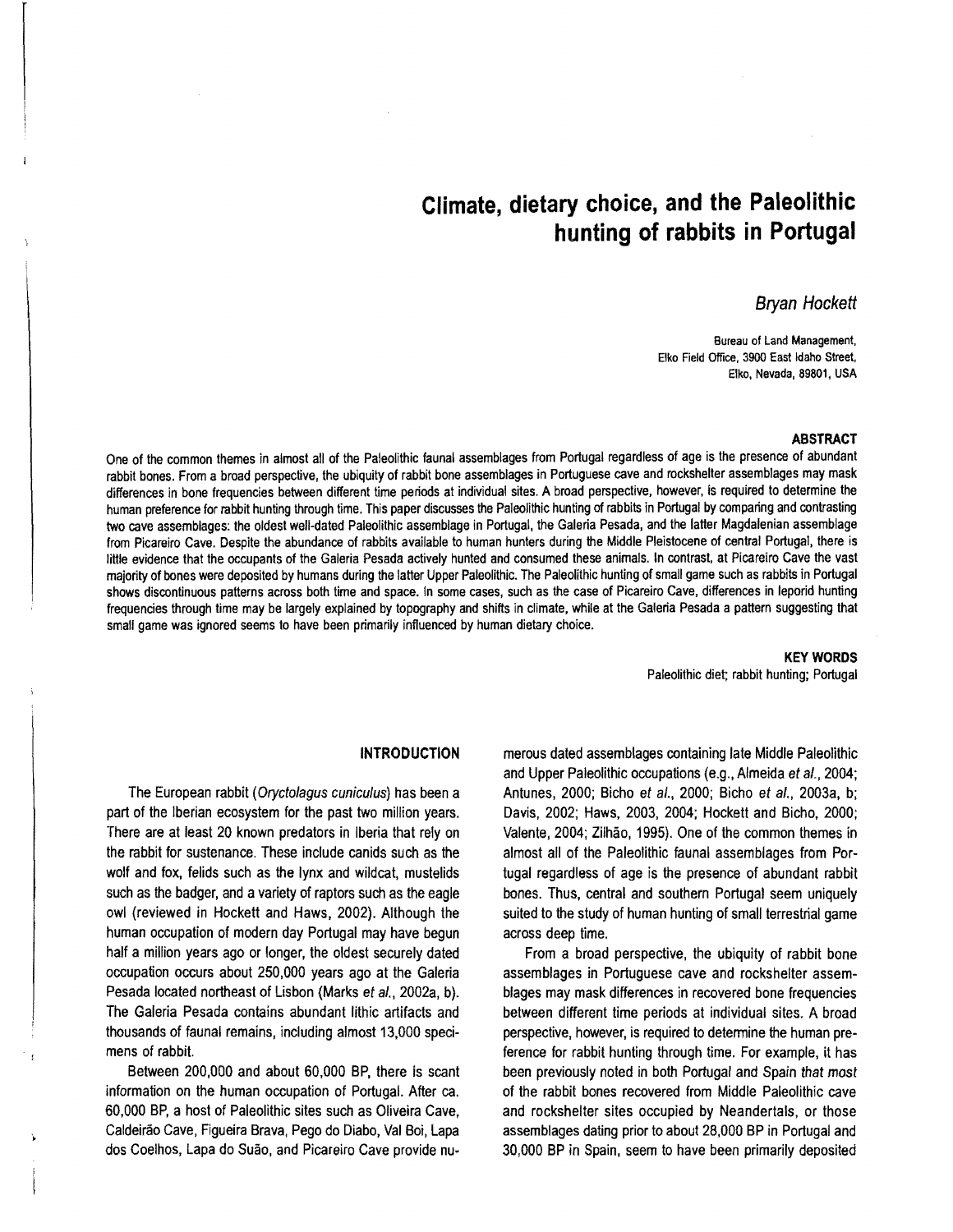by small carnivores and raptors despite the fact that Neandertals frequented these same sites. Valente (2004) noted this pattern in Pego do Diabo Cave located in central Portugal, and Blasco Sancho (1995) had earlier noted this pattern in Gabasa Cave in northeastern Spain. Spanish researchers (e.g., Villaverde et al., 1996; Morales et al., 1998) have suggested that Neandertals may not have actively hunted small game such as rabbit because they had very high residential mobility geared toward the procurement of large-to-medium -sized herbivores such as horse and red deer. They think that such high mobility patterns all but precluded the Neandertals from staying put in one place long enough to pursue and capture small game on a consistent basis. In contrast, Upper Paleolithic peoples in Spain as a general rule had more restricted geographic ranges, and this fostered the kind of intimate knowledge of the landscape necessary to procure small game such as rabbit. Without question, beginning in the earliest Upper Paleolithic of Spain, foragers had added rabbit to the menu on a consistent basis (Aura Tortosa et al., 2002). Similarly, foragers in eastern Europe increasingly focused their hunting efforts on small terrestrial game such as the mountain hare beginning in the early Upper Paleolithic (e.g., Musil, 1994).

The remainder of this paper discusses the Paleolithic hunting of rabbits in Portugal by comparing and contrasting two cave assemblages that I have been analyzing for a number of years: the oldest well-dated Paleolithic assemblage in Portugal, the Galeria Pesada, and the latter Magdalenian assemblage from Picareiro Cave. Tony Marks is the Principal Investigator at the Galeria Pesada, and Nuno Bicho led the excavations at Picareiro Cave. Both of these caves are located in central Portugal northeast of Lisbon (Figure 1), and they are spaced only about 5 km from one another. However, Picareiro Cave is located in the upland zone at 550 m asl, and represents the highest altitude Paleolithic cave excavated to date in either central or southern Portugal. In contrast, the Galeria Pesada is located in the low-to-mid zone at about 110 mas!.

Approximately equal numbers of rabbit bones were recovered from both caves: 13,000 specimens each. A total of 12,612 leporid bones were recovered from the Galeria Pesada, while 13,051 were recovered from Picareiro Cave through the year 2004. The 12,612 bones from the Galeria Pesada represent at least 234 rabbits and hares, while the 13,051 bones from Picareiro Cave represent at least 271 rabbits. Each of these assemblages, however, displays a unique and complex depositional history that requires intensive taphonomic and paleoecological analyses in order to tease out who or what deposited the rabbit bones into these caves, and in the case of Picareiro Cave, ascertain why we see fluctuations in specimen numbers through time. And that is my main theme of this paper: if we are to increase our understanding of Paleolithic subsistence practices in Portugal then each faunal assemblage analyzed must be scrutinized through taphonomic and paleoecological filters, otherwise we will make little progress in our understanding of behavioral and demographic change through time, which is a topic that I explore in greater detail in a different paper published in these conference proceedings (Hockett, 2005; also Hockett and Haws, 2005).

# **DIETARY CHOICE AT GALERIA PESADA AND PICAREIRO CAVE**

Galeria Pesada seems to have been occupied primarily during MIS 8 and perhaps MIS 6, sometime roughly between 250,000 and 200,000 years ago (T. Marks, personal communication). Tony Marks describes the lithic assemblage from the Galeria Pesada as unique in southwestern Iberia, exhibiting a mixture of large and small bifaces that include hand axes and other tools such as backed knives and side scrapers (Marks et al., 2002a). Approximately 20,000 bone specimens were recovered from the Galeria Pesada (Marks et al., 2002b). As mentioned, almost 13,000 were from rabbits and hares, with 99% of these from rabbits. The number of individual elements represented by these bones and bone fragments are shown in Table 1.

Despite the abundance of rabbits available to human hunters during the Middle Pleistocene of central Portugal, there is little evidence that the occupants of the Galeria Pesada actively hunted and consumed these animals. Because of their small size, human hunters generally bring entire rabbit carcasses into caves and rockshelters for processing. This tends to produce faunal assemblages with relatively even distributions of the major limb bones. In contrast, in addition to cut-marked bones, rabbit bone assemblages from the earliest Upper Paleolithic of Iberia tend to contain large numbers of long bone cylinders created by the extraction of marrow from the femur, tibia, and humerus (reviewed in Hockett and Haws, 2002). However, at the Galeria Pesada there were many more hind limb bones recovered than front limb bones (Table 2); this is characteristic of both raptor and small carnivore-accumulated assemblages. For examples, as shown in Table 2, at the Galeria Pesada the bones of the hind limb region returned relative frequency values that ranged between .63 and 1.0, while those of the front limb region ranged between .29 and .52. This discrepancy in relative frequency values between hind limb and front limb bones is similar to both eagle nest and small carnivore assemblages. In contrast, at Picareire Cave, where the vast majority of bones were deposited by humans during the latter Upper Paleolithic, the hind limb and front limb bones display more even relative frequency values. In the case of Picareiro Cave, the relative frequency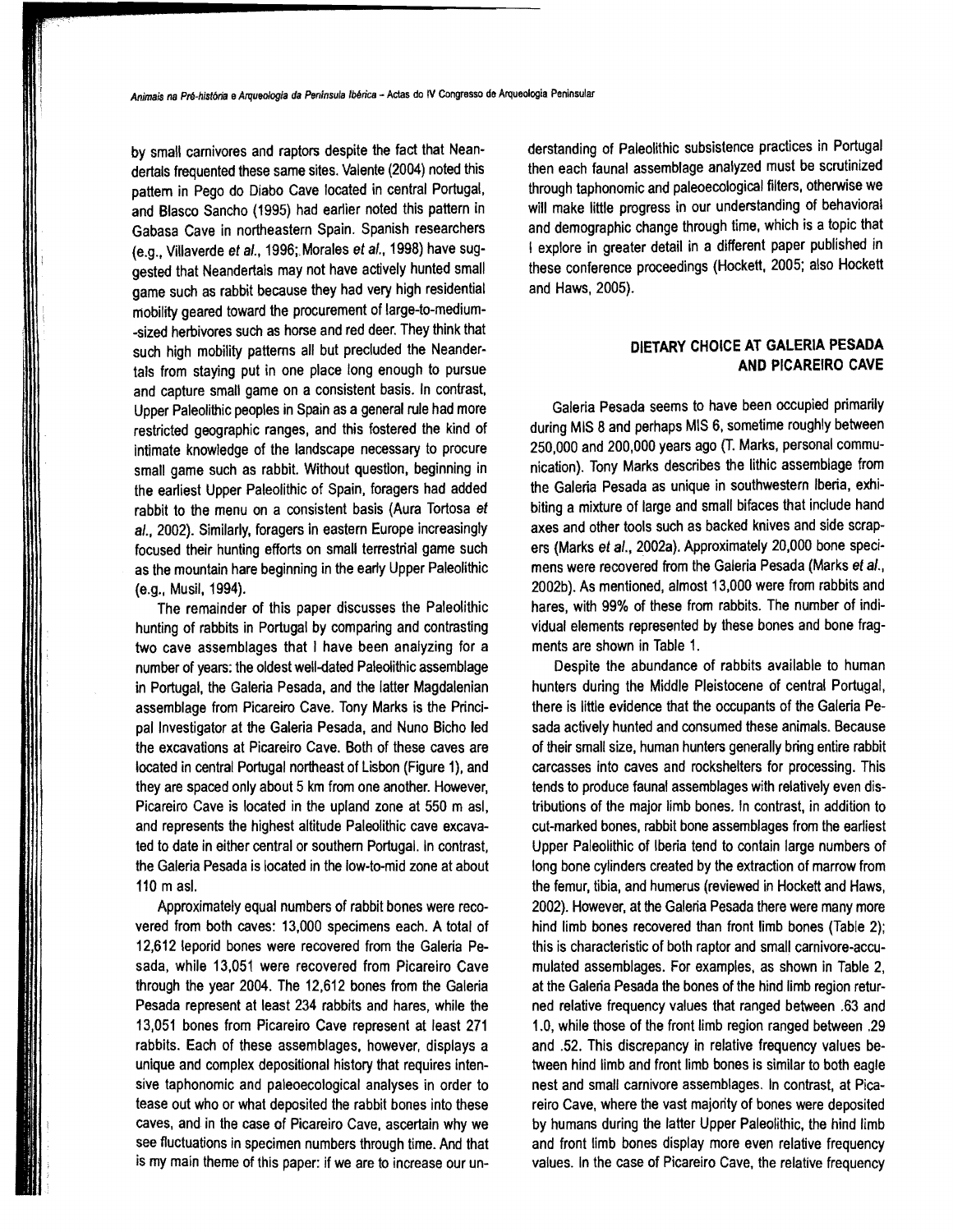values of the hind limb bones ranged between .63 and 1.0 (similar to Galeria Pesada), but the front limb bone values ranged between .59 and .85 (Table 2).

In addition, several bones from the Galeria Pesada display puncture marks caused by raptor beaks or talons or by carnivore teeth. Because most of these bones display a single puncture only, this suggests they were damaged by raptors rather than by carnivores because carnivore mastication often leaves multiple puncture marks on rabbit bones. The vast majority of the rabbit bones from Galeria Pesada, therefore, appears to have been deposited by raptors and small carnivores rather than by humans. The only caveat to this interpretation is the fact that less than one-half of one percent of all the rabbit bones recovered from the Galeria Pesada displayed a puncture mark, whereas every modem raptor and carnivore-accumulated assemblage I have analyzed shows between 2-25% of rabbit bones punctured (Table 2). Thus, this taphonomic pattern remains unexplained at the Galeria Pesada. It also may be noted that Jean-Philip Brugal has found good evidence through the presence of stone tool cut marks and hammer percussion marks that large game such as horse and red deer were consumed inside the cave (Marks et al., 2002b). Thus, the Neandertal or late H. heidelbergensis that occupied the Galeria Pesada chose not to eat rabbit on a consistent basis despite the fact that rabbits were numerous in the region. Whether the mobility patterns of these early human populations contributed to this dietary choice is uncertain, but it may have played a role.

The rabbit bone assemblage from Picareiro Cave is taphonomically different in almost every respect to that of the Galeria Pesada, as suggested above. As a whole, the rabbit bones from the cave show a more even distribution of body parts (Table 2), hundreds of long bone cylinders were recovered (572 humeri, femora, and tibiae cylinders in the levels dating between 12,300 and 11,800 BP), and many foot bones were burned from the roasting of whole carcasses (see also Hockett and Bicho, 2000). In addition, many of them were found in context with a large hearth-like feature full of charcoal (Bicho et a/., 2003b: Figure 5). During the Magdalenian occupations, not a single bone displays a puncture mark caused by a raptor or a small carnivore. Clearly, human hunters actively targeted rabbits near Picareiro Cave during the latter Magdalenian and processed hundreds of carcasses inside the site.

Such broad-based interpretations, however, may mask diachronic differences in hunting strategies and land use near Picareiro Cave that may have been influenced by changes in climatic patterns, the latter of which impacted faunal and vegetation distributions in the uplands of Estremadura. Picareiro Cave is the highest elevation Paleolithic site excavated to date in central Portugal. If we compare the number of rabbit bones deposited in the cave across the Upper Paleolithic, we see that most of these bones come from climatic phases that were relatively warm (Table 3). Before ca. 12,300 BP, during the cooler phases of ca. 12,500-14,500 BP and during Late Glacial Maximum (depending on the precise dating of stratum I in the cave), Picareiro Cave does not appear to have been utilized much by human hunters, nor even by nonhuman predators. Between 12,300 BP and just prior to the Dryas III cold event at about 11,500 BP, thousands of rabbit bones were deposited inside the cave. Then, during the Dryas III cold event, human use of the Estremadura uplands seems to have diminished considerably. Human use of the cave, including rabbit hunting nearby, appears to have increased again when conditions became warmer after ca. 10,500 BP.

My colleague Jonathan Haws and I (Hockett and Haws, 2002) think that these fluctuations in the intensity of rabbit hunting near Picareiro Cave were likely influenced primarily by climatic conditions that negatively impacted local rabbit populations during colder phases and positively impacted their numbers during warmer phases in the Estremadura uplands. In contrast, lower elevation sites nearby, such as Caldeirao Cave, did not see significant decreases in human use even during colder climatic phases associated with cultural periods such as the Solutrean. Put another way, rabbit populations do not appear to have been as negatively impacted in the lowland and mid-elevation zones as they were in the uplands, because rabbit bones are as common in the colder phases as they are in the warmer phases in the lower elevation settings.

The Galeria Pesada is similar to lowland cave sites such as Caldeirão in this regard. The faunal bearing sediments in the Galeria Pesada were deposited during the glacial cycles of MIS 8 or MIS 6. Yet the deposits are full of thousands of rabbit bones. Thus, the data at hand suggest that rabbit populations remained strong during both glacial and interglacial cycles in the lowland zones of central Portugal. The differences between the taphonomic patterns of the rabbit bones deposited during cooler phases at the Galeria Pesada during the Middle Pleistocene and at sites such as Caldeirão during the latter Pleistocene lie in the agents of rabbit bone deposition. At the Galeria Pesada, raptors and small carnivores were the primary depositors of rabbit bones to the site, both because these predators rely on rabbit for sustenance but also because the Middle Pleistocene humans chose not to capture and consume rabbits inside the cave. At many of the latter Pleistocene sites, humans were the primary or sole agents of rabbit bone deposition.

Picareiro Cave, on the other hand, is interesting because the site records much greater variation in numbers of rabbit bones within relatively short spans of time compared to sites such as Caldeirao. These fluctuations are directly correlated with warmer and colder climatic phases in which human use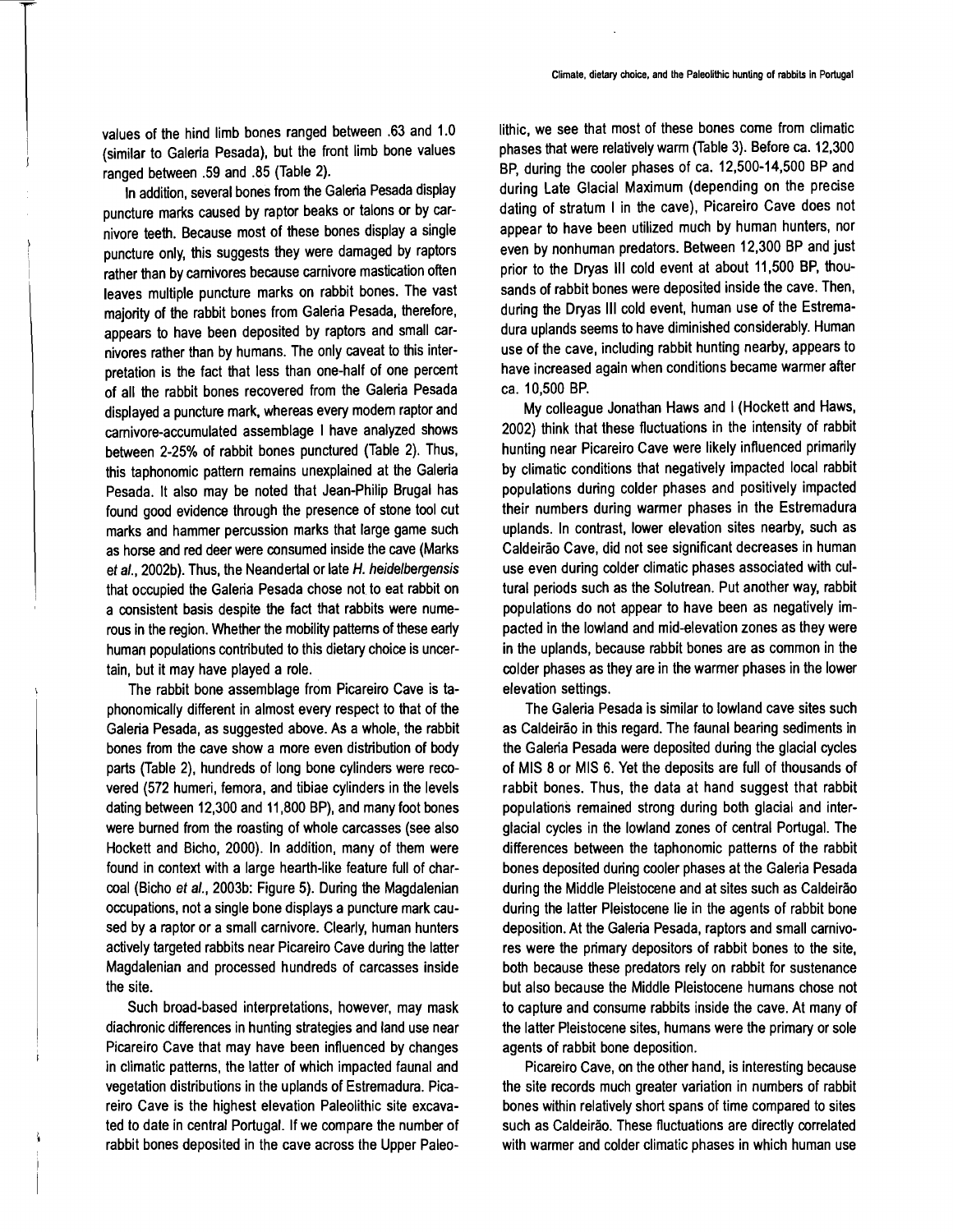of the upland zones appears to have increased in frequency andlor duration during the warmer periods, and dropped rather dramatically during the colder phases. We interpret this as a loss in productivity of animal populations in the upland zones during colder climatic phases, perhaps coupled with the intensification of resource use in lowland habitats and the opening of new resource opportunities in coastal areas during these cool climatic periods.

# **CONCLUDING REMARKS**

We must continue to recover faunal assemblages from as many different ecological settings as possible in order to fully understand Paleolithic land use in southwest Iberia (e.g., Aura et aI., 1998; Aura Tortosa et al., 2002; Morales et aI., 1998; Villaverde et al., 1996). The hunting of small game such as rabbits shows discontinuous patterns across both time and space. During the Middle Pleistocene, early human popu . lations represented by Neandertals or Homo heidelbergensis showed little interest in pursuing small game of any kind, despite the fact that rabbits, birds, and tortoises were abun· dant in specific localities near occupation sites. In contrast, early Upper Paleolithic foragers represented by Homo within the Upper Paleolithic specific sites may suggest little e*ns* actively pursued small game, including rabbits. However, to no hunting of rabbits while others nearby suggest active rabbit hunting. In some cases, such as the case of Picareiro Cave, these differences may be largely explained by topography and climate rather than by human dietary choice.

# **REFERENCES CITED**

# ALMEIDA, E; ANGELUCCI, D.; GAMEIRO, C.; CORREIA,. J. & PEREIRA, T.

2004. Novos dados para 0 Paleolftico Superior final da Estremadura Portuguesa: resultados preliminares dos trabalhos arqueológicos de 1997-2003 na Lapa dos Coelhos (Casais Martanes, Torres Novas). Promontoria, 2: 157-192.

#### ANTUNES, M.

2000. The Pleistocene Fauna from Gruta do Figueira Brava: a synthesis. In: Antunes, M. (ed.), Last Neanderthals in Portugal: Odon tologic and Other Evidence: 259-282. Memorias da Academia das Ciencias de Lisboa, Lisbon.

AURA, J. E.; VILLAVERDE, V.; MORALES, M. G.; SAINZ, C. G.; ZILHAo, J. & STRAUS, J. G.

1998. The Pleistocene-Holocene transition in the Iberian Peninsula: continuity and change in human adaptations. Quaternary Internatio nal, 49/50: 87-103.

AURA, J. M.; VILLAVERDE, V.; PEREZ RIPOLL, M.; MARTINEZ VALLE, R. & GUILLEM CALATAYUD, P.

2002. Big game and small prey: Paleolithic and Epipaleolithic eco nomy from Valencia (Spain). In: Hockett, B. (ed.), Advances in Pa· leolithic Zooarchaeo/ogy. Journal of Archaeological Method and Theory, 9: 215-268.

BICHO N.: HOCKETT, B.; HAWS, J. & BELCHER, W.

2000. Hunter-gatherer SUbsistence at the end of the Pleistocene: pre liminary results from Picareiro Cave, central Portugal. Antiquity, 74: 500-506.

BICHO, N.: STINER. M.: LlNDLY, J.; FERRING, C. & CORREIA, J. 2003a. Preliminary results from the Upper Paleolithic site of Vale Boi, southwestern Portugal. Journal of Iberian Archaeology, 5: 51-68.

BICHO, N.; HAWS, J.; HOCKETT, B.; MARKOVA, A. & BELCHER, W.

2003b. Paleoecologia e ocupação humana da Lapa do Picareiro: resultados preliminares. Revista Portuguesa de Arqueologia, 6: 49-81.

# BLASCO SANCHEZ, M.

1995. Hombres, Fieras y Presas: Estudio Arqueozoológico y Tafonómico del Yacimiento del Paleolitico Medio de la Cueva de Gebasa (Huesca). Monografias Arqueol6gicas, 38. Universidad de Zaragoza, Spain.

#### DAVIS, S.

2002. The mammals and birds from the Grula do Caldeirao, Portu gal. Revista Portuguesa de Arqueologia, 5: 29-98.

#### HAWS, J.

sapi- 2004. An Iberian perspective on Upper Paleolithic plant consump-2003. An Investigation of Late Upper Paleolithic and Epipaleolithic Hunter-Gatherer Subsistence and Settlement Patterns in Central Portugal. PhD dissertation. University of Wisconsin, Madison. tion. Promontoria, 2: 49-106.

# HOCKETT. B.

2005. Small faunal use during the Middle and Late Pleistocene of Portugal: a nutritional ecology perspective. Proceedings of the  $4<sup>th</sup>$ Iberian Archaeology Congress. In press. Faro, Portugal.

#### HOCKETT. B. & BICHO, N. F.

2000. The rabbits of Picareiro Cave: Small mammal hunting during the late Upper Paleolithic in the Portuguese Estremadura. Journal of Archaeological Science, 27: 715-723.

#### HOCKETT. B. & HAWS, J.

2002. Taphonomic and methodological perspectives of leporid hun ting during the Upper Paleolithic of the western Mediterranean ba sin. Journal of Archaeological Method and Theory, 9: 269-302. 2003. Nutritional ecology and diachronic trends in Paleolithic diet and· health. Evolutionary Anthropology, 12: 211-216.

2005. Nutritional ecology and the human demography of Neandertal extinction. Quaternary International. In press.

MARKS, A.; MONIGAL, K.; BRUGAL, J.-PH.; GOLDBERG, P.; HOCKETT, B.; PEMAN, E.; ELORZA, M. & MALLOL, C. 2002a. Excavations of the Middle Pleistocene cave site of Galeria

Pesada, Portuguese Estremadura: 1997-1999. O Arqueólogo Portugues, 20: 7-38.

MARKS, A.; BRUGAL, J.-PH.; CHAABAI, v.; MONIGAL, K.; GOLDBERG, P.; HOCKETT. B.; PEMAN, E.; ELORZA, M. & MALLOL, C.

 2002b. Le gisement Pleistocene Moyen de Galeria Pesada (Estre madure, Portugal): premiers resultants. Paleo, 14: 77-100.

MORALES, A.; ROSELL6, E. & HERNANDEZ, E 1998. Late Upper Paleolithic subsistence strategies in southern Iberia: tardiglacial faunas from Cueva de Nerja (Málaga, Spain). European Journal of Archaeology, 1: 9-50.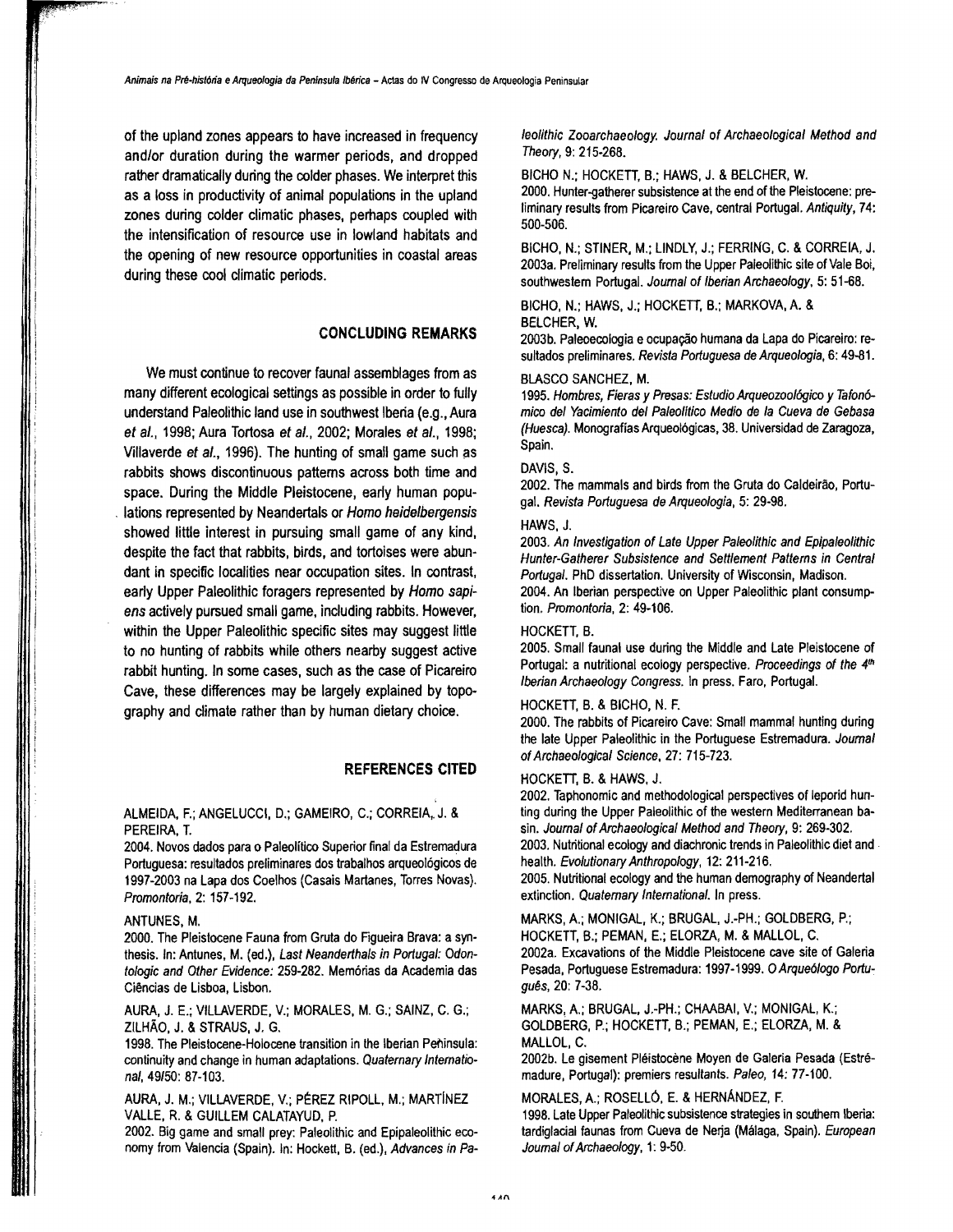#### MUSIL. R.

1994. The fauna. In: Svoboda. J. (ed.), Pavlov I. Excavations *1952 -1953.* ERAUL. 66: 181-209. Universite de Liege. Belgium.

# STINER. M.

2003. Zooarchaeological evidence for resource intensification in Al garve. southern Portugal. Promontoria. 1: 27-61.

#### VALENTE, M.

2004. Humanos ecamivoros no Paleolitico Superior inicial em Portu gal: arqueozoologia etafonomia da grula do Pego do Diabo (Loures). Promontoria, 2: 107-141.

# VILLAVERDE. V.; MARTINEZ-VALLE. R.; GUILLEM. P. & FUMANAL. M.

1996. Mobility and the role of small game in the Middle Paleolithic of the central region of the Spanish Mediterranean: a comparison of Cova Negra with other Paleolithic deposits. In: Carbonell. E. (ed.). The Last Neandertals, The First Anatomically Modern Humans: 267--288. Cambridge University Press. Cambridge.

#### ZILHAo. J.

1995. O Paleolitico Superior da Estremadura Portuguesa. Lisboa, Edi ções Colibri.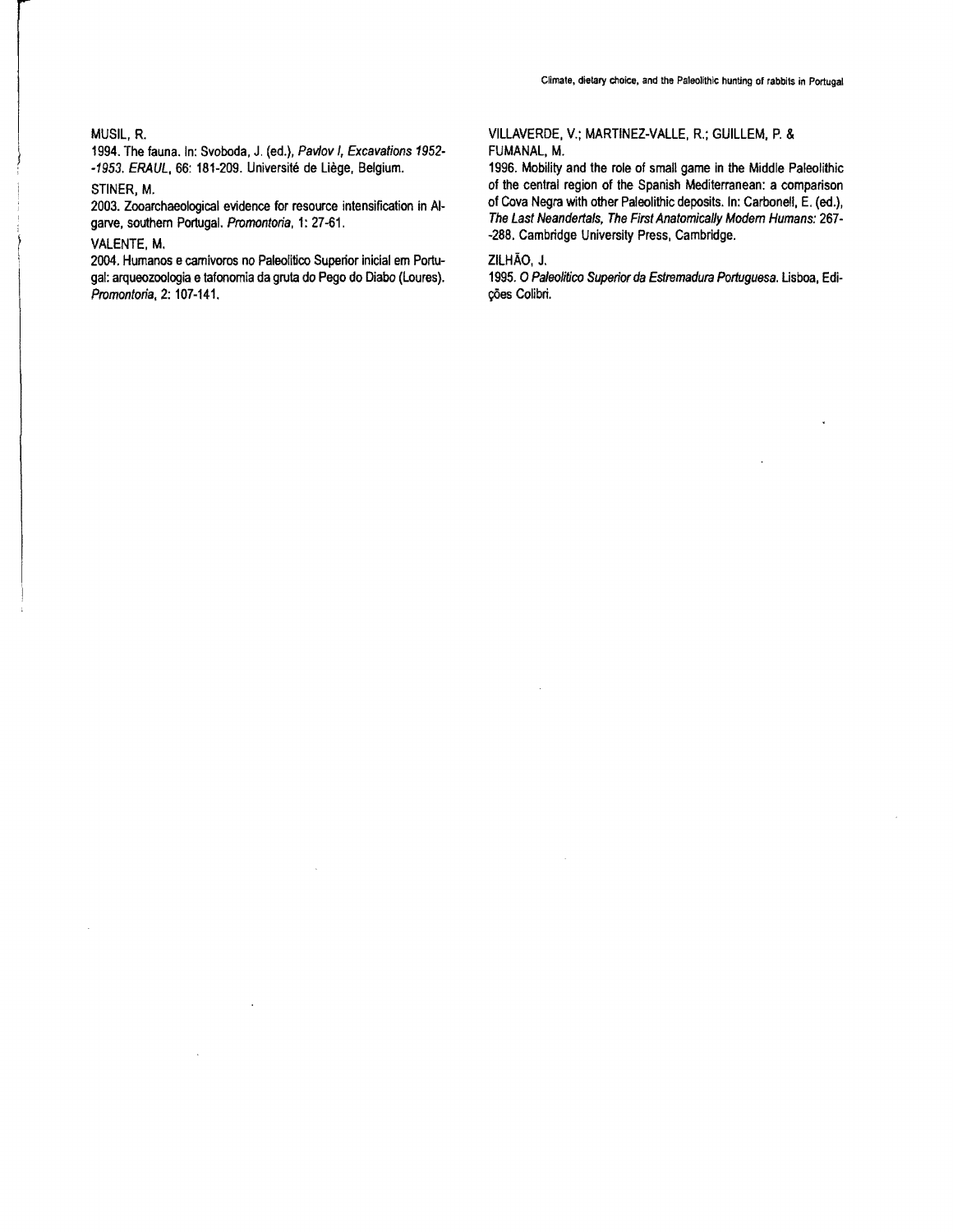| Element       | Galeria Pesada<br>(MNE) | <b>Picareiro Cave</b><br>(MNE) |  |
|---------------|-------------------------|--------------------------------|--|
| mandible      | 187                     | 285                            |  |
| maxilla       | 114                     | 220                            |  |
| sacrum        | 58                      | 8                              |  |
| innominate    | 468                     | 425                            |  |
| femur         | 297                     | 274                            |  |
| tibia         | 425                     | 271                            |  |
| patella       | 26                      | 150                            |  |
| calcaneus     | 443                     | 430                            |  |
| astragalus    | 190                     | 327                            |  |
| scapula       | 181                     | 306                            |  |
| humerus       | 244                     | 253                            |  |
| radius        | 137                     | 364                            |  |
| ulna          | 174                     | 349                            |  |
| carpal/tarsal | 220                     | 260                            |  |
| metapodial    | 2,040                   | 1,158                          |  |
| phalange      | 2,744                   | 2,374                          |  |
| vertebra      | 980                     | 218                            |  |

TABLE 1. Minimum Number of Leporid Elements (MNE) of the major bones from the Middle Pleistocene site Galeria Pesada and the Late Pleistocene site Picareiro Cave, central Portugal.

TABLE 2. Comparison of relative frequency values of leporid head, hind limb, and front limb portions between Galeria Pesada, eagle nests, small carnivore accumulations, and Upper Paleolithic foragers.

|                   | Leporid Bone Assemblage |                    |                         |                |
|-------------------|-------------------------|--------------------|-------------------------|----------------|
|                   | Galeria Pesada          | <b>Eagle Nests</b> | <b>Small Carnivores</b> | Picareiro Cave |
| Head              |                         |                    |                         |                |
| mandible          | .40                     | .23                | .48                     | .66            |
| maxilla           | .24                     | .14                | .58                     | .51            |
| Hind Limb         |                         |                    |                         |                |
| innominate        | 1.0                     | .60                | .73                     | .99            |
| femur             | .63                     | .51                | .67                     | .64            |
| tibia             | .91                     | 1.0                | 1.0                     | .63            |
| calcaneus         | .95                     | .95                | .60                     | 1.0            |
| Front Limb        |                         |                    |                         |                |
| scapula           | .39                     | .06                | .19                     | .71            |
| humerus           | .52                     | .18                | .33                     | .59            |
| radius            | .29                     | .22                | .25                     | .85            |
| ulna              | .37                     | .19                | .31                     | .81            |
| Vertebra NISP/MAU | 4.2                     | 2.3                | 5.7                     | 0.8            |
| % punctured       | .001                    | .02                | .24                     | .00            |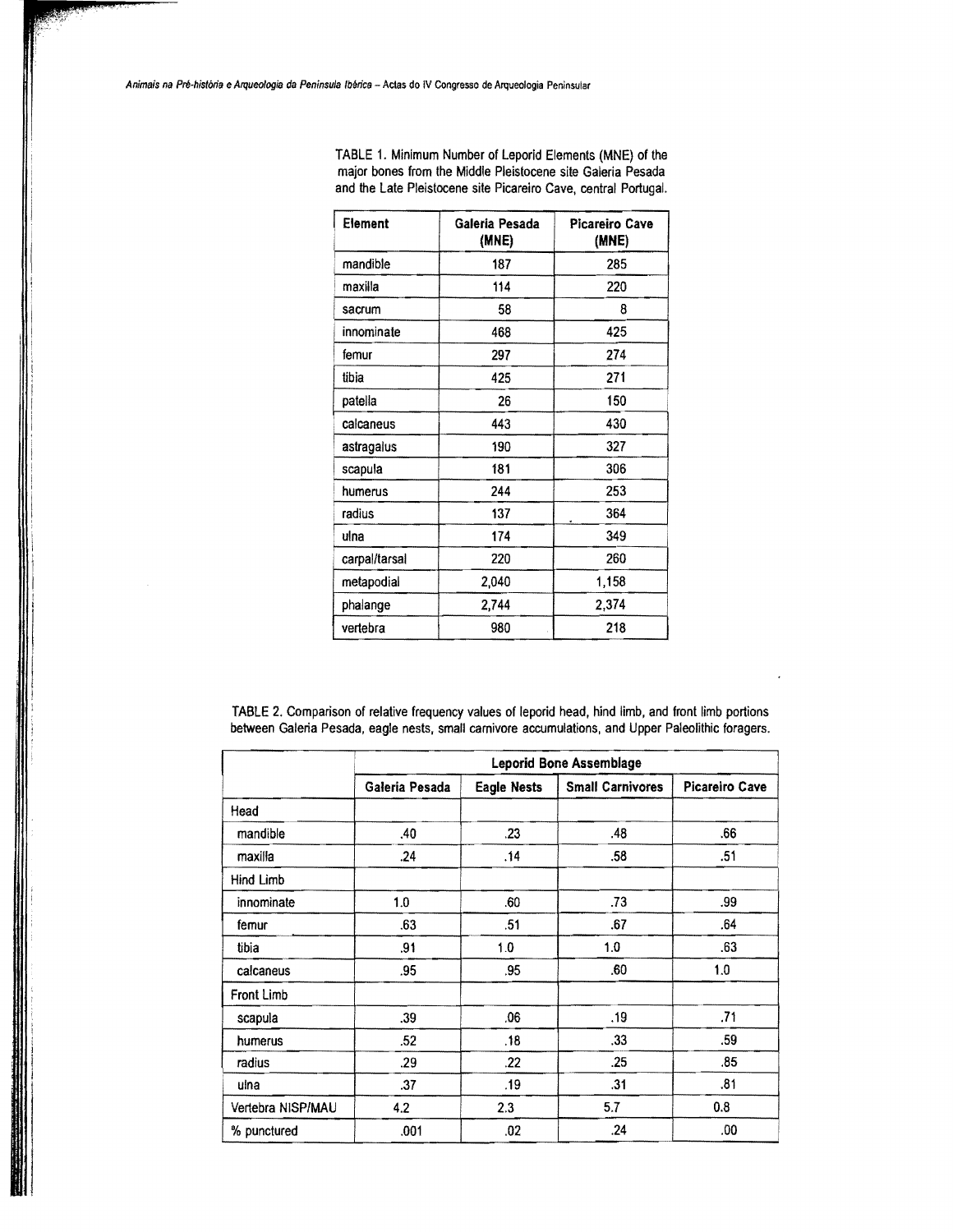TABLE 3. Number of Identified Specimens (NISP) and Minimum Number of Elements (MNE) of the leporid bones recovered from strata  $D - I$  at Picareiro Cave.

| Date (BP)        | <b>Associated</b><br><b>Strata</b> | Cultural<br>Period         | <b>Associated</b><br><b>Climate</b> | Number of leporid<br>bones NISP (MNE) |
|------------------|------------------------------------|----------------------------|-------------------------------------|---------------------------------------|
| 10,500-8,500 BP  | $E(U, )$ , D                       | Epipaleolithic             | relatively warm                     | 767 (421)                             |
| 11,500-10,500 BP | none                               | Magdalenian                | relatively cool                     | 0(0)                                  |
| 12,500-11,500 BP | $E(M.)$ , $E(L.)$ , $F, G$         | Magdalenian                | relatively warm                     | 11.214 (6,889)                        |
| $< 12,500$ BP    |                                    | Magdalenian?<br>Solutrean? | relatively cool                     | 348 (254)                             |

 $\,$  (